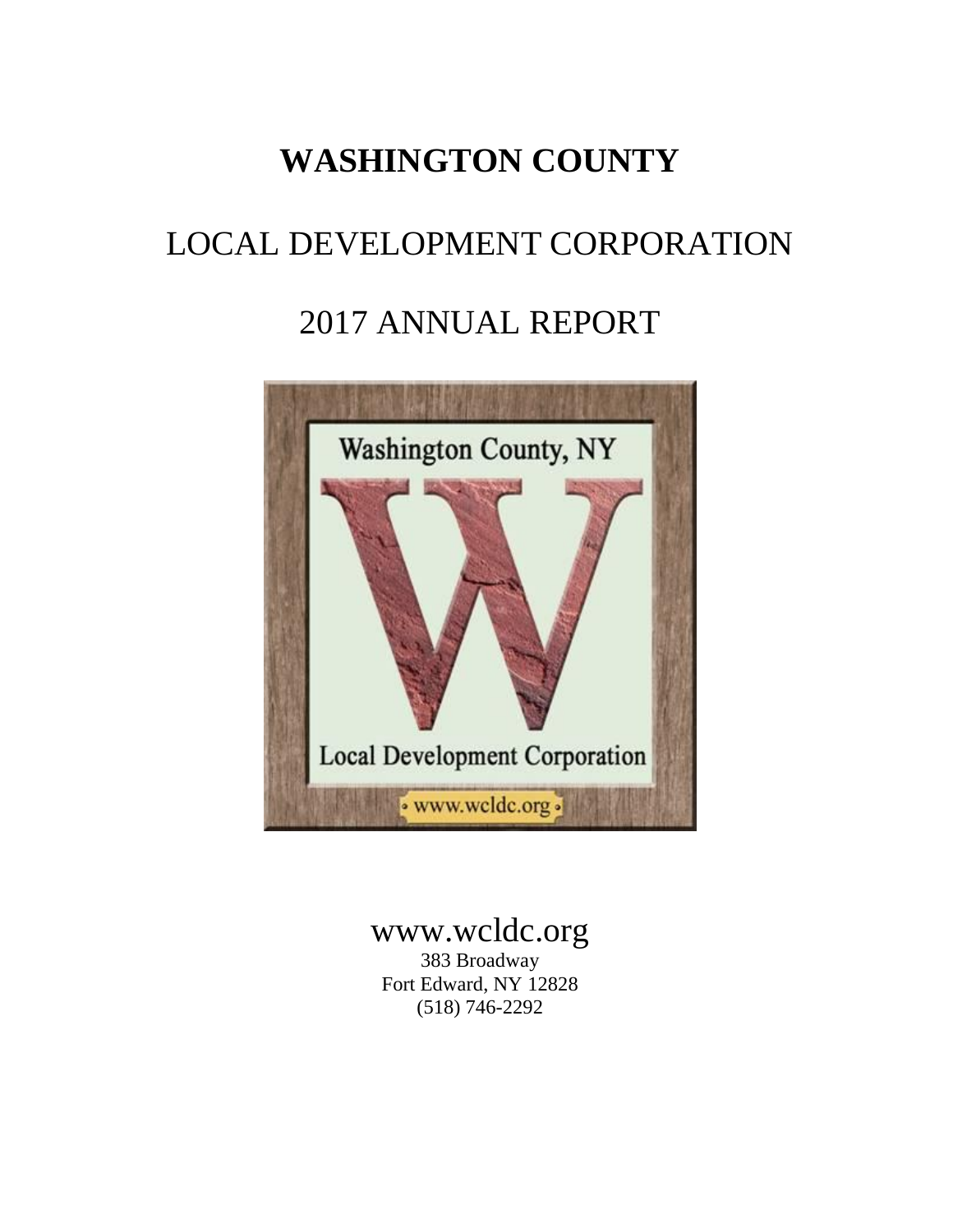The Washington County Local Development Corporation announces its Officers and Committees for 2017...

#### **2017 OFFICERS/Executive Committee**

Seth Pitts, Salem Supervisor, Chairman Jared Humiston, representing Argyle, Vice Chairman Dave O'Brien, Hampton Supervisor, Secretary Rich Norman, representing Greenwich, Treasurer

#### The 2017 Board of Directors

Jared Humiston, representing Argyle Cassie Fedler, Cambridge Supervisor George Gang, Dresden Supervisor Dan Shaw, Easton Supervisor Richard Moore, Fort Ann Supervisor Mitchell Suprenant, representing Fort Edward Jay Niles, representing Granville Rich Norman, representing Greenwich Dana Haff, Hartford Supervisor Dave O'Brien, Hampton Supervisor Brian Campbell, Hebron Supervisor Jay Skellie, Jackson Supervisor Dana Hogan, Kingsbury Supervisor John LaPointe, Putnam Supervisor **Seth Pitts, Salem Supervisor, Chair** Marion Watkins, representing White Creek George Armstrong, Whitehall Supervisor

#### **Loan Review Committee**

Rich Norman, representing Greenwich, Chair Jared Humiston, representing Argyle Jay Niles, representing Granville Cassie Fedler, Cambridge Supervisor Dana Haff, Hartford Supervisor Brian Campbell, Hebron Supervisor Dave O'Brien, Hampton Supervisor

#### **Audit and Finance Committee**

Richard Norman, representing Greenwich, Chair Jared Humiston, representing Argyle Dan Shaw, Easton Supervisor Jay Niles, representing Granville Marion Watkins, representing White Creek

#### **Governance Committee**

George Gang, Dresden Supervisor, Chair Jared Humiston, representing Argyle Dave O'Brien, Hampton Supervisor Seth Pitts, Salem Supervisor Cassie Fedler, Cambridge Supervisor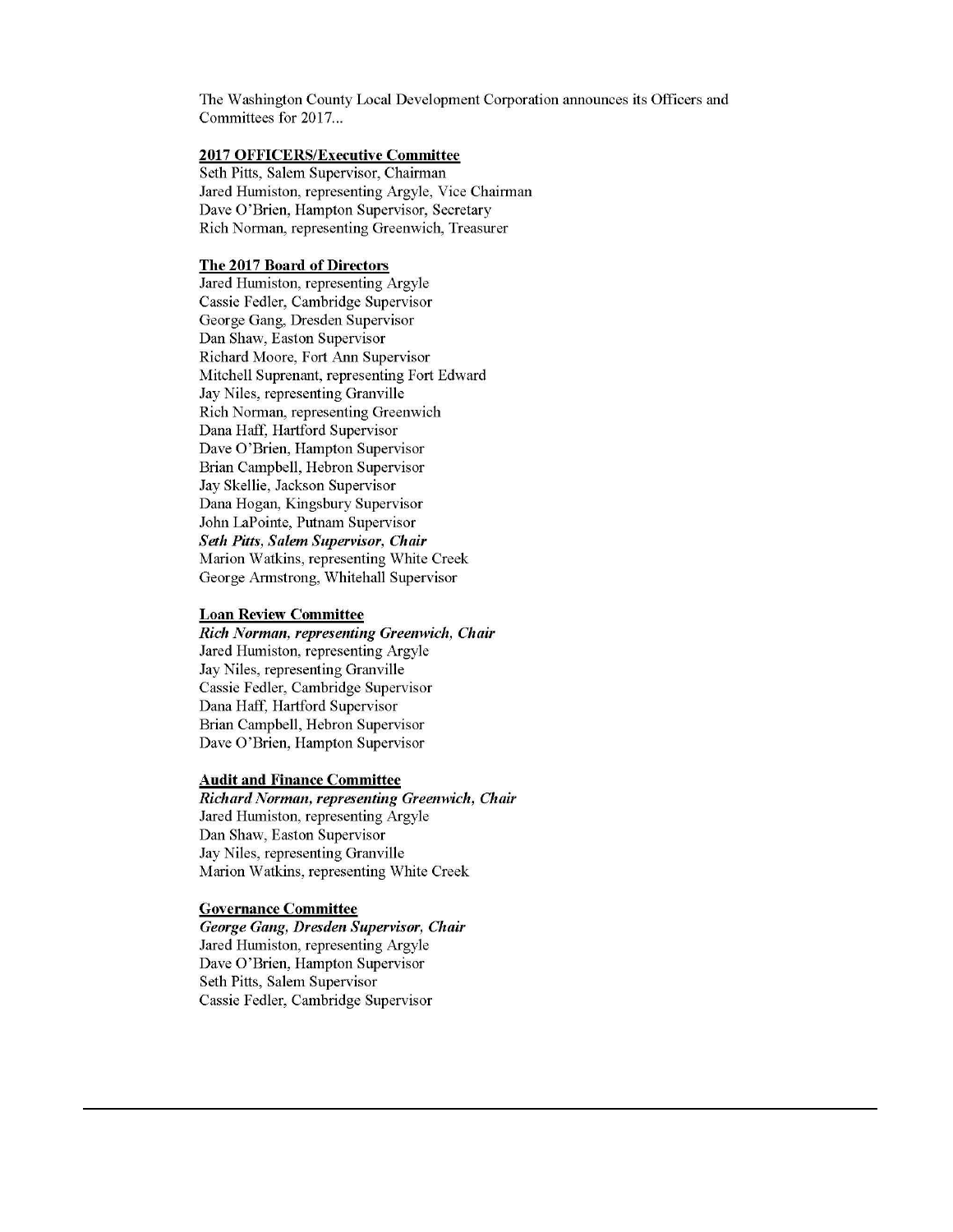### **Table of Contents**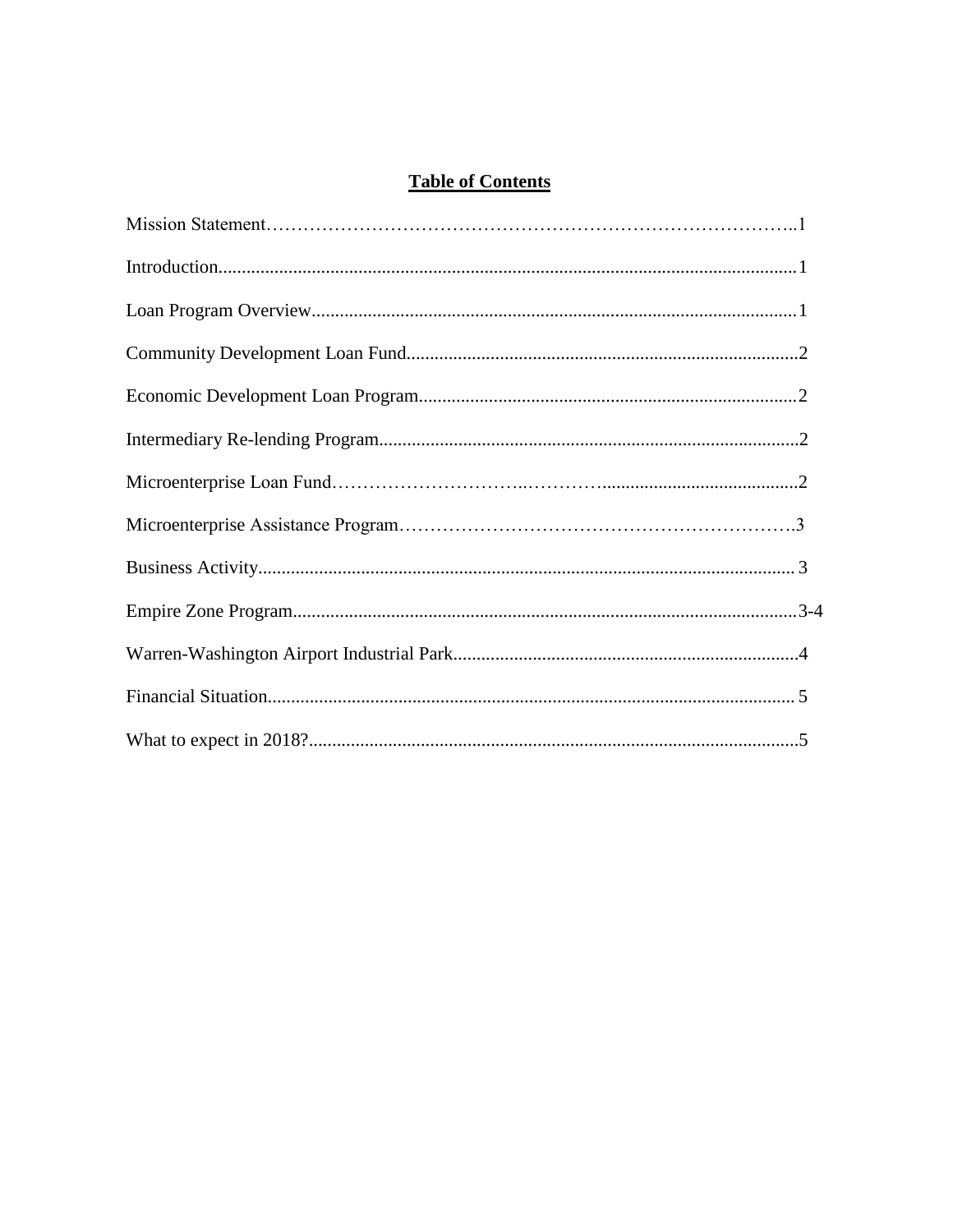### **Mission Statement**

The Mission of the Washington County Local Development Corporation, a not-for-profit entity, is to stimulate economic development activities that encourage investment in Washington County, NY. The WCLDC will serve as a resource to retain and increase employment opportunities, encourage the expansion and growth of existing businesses, and attract new businesses to Washington County, NY. Fostering employment opportunities for Washington County residents while expanding and increasing the tax base are key objectives of the WCLDC. The WCLDC will seek to further its mission through the provisions of low interest loans to businesses.

### **Introduction**

The primary service offered by the WCLDC is lending. Financing entrepreneurs, supporting company expansions, equipment purchases and real estate investments are just a few of the services available. Another priority is partnerships; we frequently work with financial institutions to assist businesses, as well as offer community development investment programs for developers. The WCLDC consistently collaborates and engages with strategic regional economic development agencies and statewide organizations to ensure resources, programs and funding streams to best serve existing businesses and start-ups are available. Whether its equipment for upgrading existing machinery, adding production lines, buying or building a facility, working capital or job creation; the WCLDC has programs with funding options to encourage growth and job creation across all sectors throughout the county.

#### **Loan Program Overview**

The WCLDC ended the year closing \$776,025 in loans to six businesses in a variety of industries (two others totaling \$300,000 were approved but, will close in 2018). The loans processed throughout the year were for a myriad of projects ranging from new start-up businesses to equipment upgrades and expansions of existing businesses. As of December 31, 2017, the total portfolio included forty-four loans representing over \$5 million, with a principal balance of approximately \$3.4 million. During 2017, four businesses paid off their loans in full and no loans were written off.

Overall, we were presented with nine loan applications for consideration. Reiterating our mission statements of past, the strategic importance of having locally controlled revolving loan funds cannot be overstated. The loans processed in 2017 created jobs in a multitude of sectors throughout Washington County.



**Loans By Sector**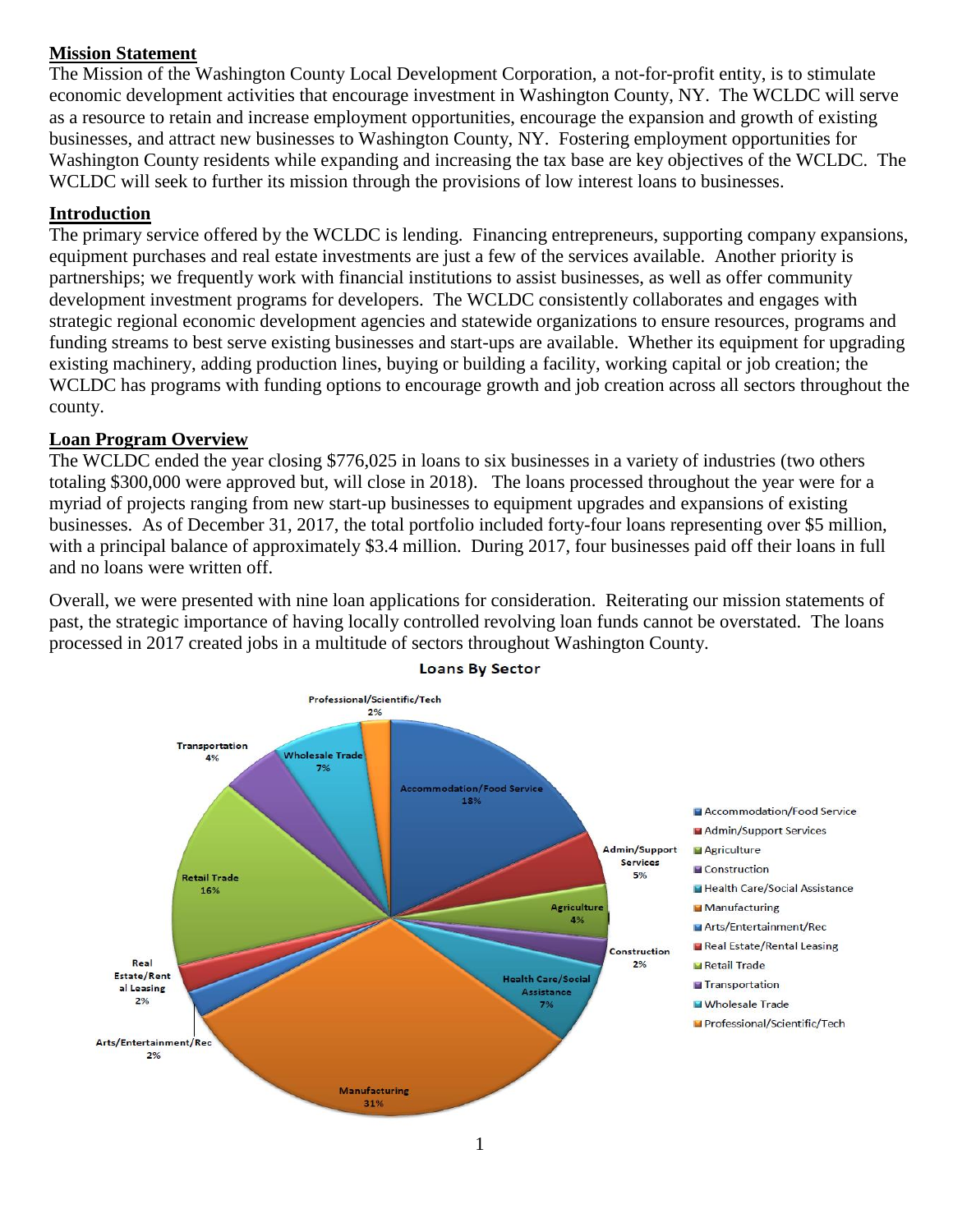#### **Community Development Loan Fund**

There were six loan closings in this loan program in 2017 totaling \$776,025. Two others, totaling \$300,000, were approved that are expected to close in 2018.

The portfolio, at year end, included twenty-five businesses representing approximately \$2.94 million in loans and an outstanding balance of approximately \$2.4 million.

#### **Economic Development Loan Program**

There were no loan closings in 2017 under this program.

At year end, the portfolio included eight loans representing \$1.6 million, with an outstanding principal balance of approximately \$785,000. All loans were current.

#### **Intermediary Re-lending Program**

There were no loan closings in 2017 under this loan program.

At year end, the portfolio included three businesses representing \$290,000 in loans, with an outstanding principal balance of approximately \$226,000. All loans were current.

#### **Microenterprise Loan Fund**

There were no loan closings in 2017 under this program.

At year end, the portfolio included three businesses representing \$60,000 in loans with an outstanding principal balance of approximately \$26,000.



Total Loan Funds Expended Since Inception = \$16,783,838 Overall Total # of Loans = 173 Overall Success Rate of Loan Portfolio = 91.67% Overall Rate of Loans Written Off = 8.33%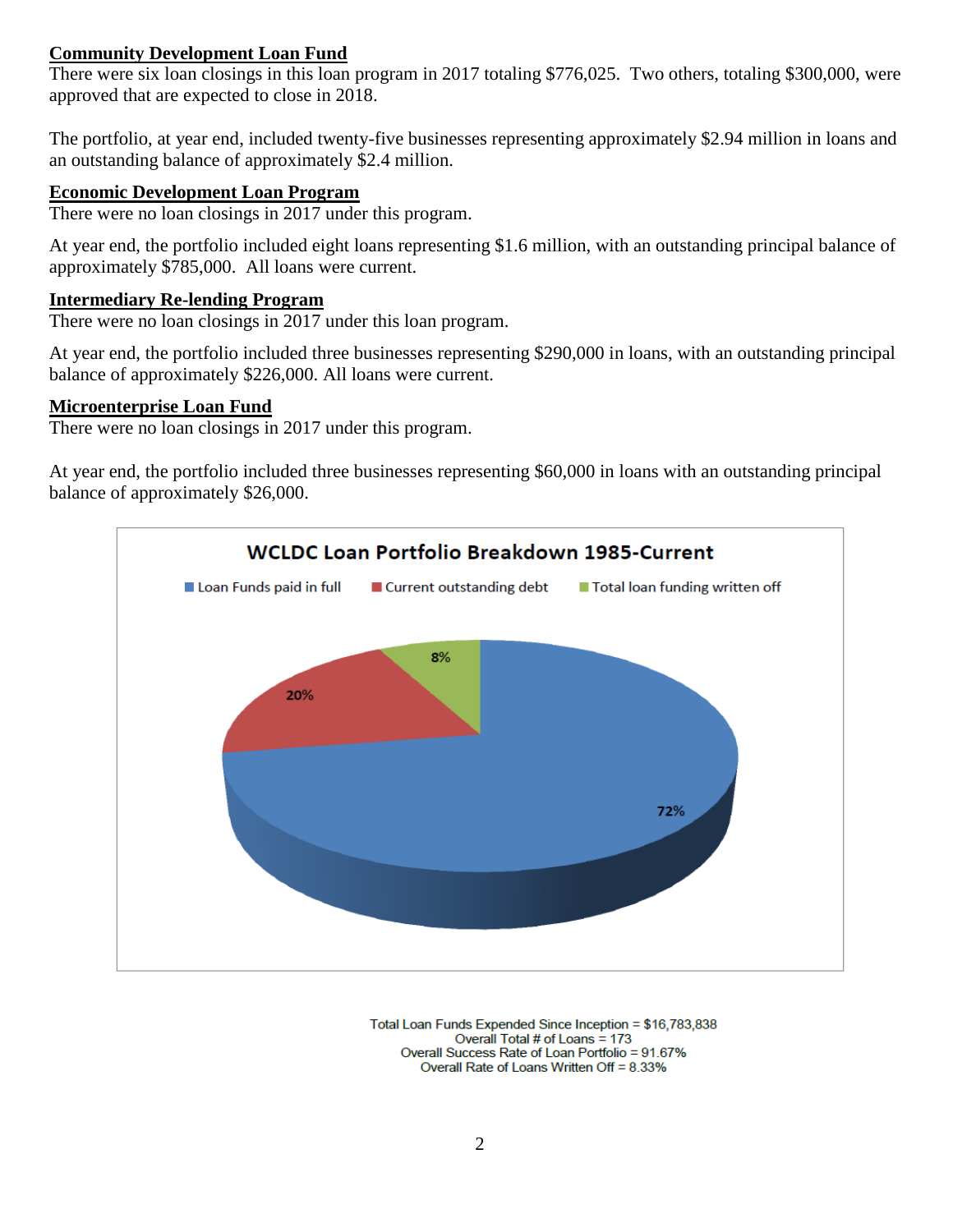### **Microenterprise Assistance Program**

Together with Warren County LDC and SUNY Adirondack Continuing Education we hosted two 10-week session of the Microenterprise Assistance Program. 45 individuals enrolled in the course in 2017, including new and expanding businesses. We welcomed Warren, Washington and Saratoga County participants in both sessions.

Our Presenters were generous in sharing both their time and professional insight with our participants. The course qualifies individuals interested in going into business, or expanding operations for a Micro loan up to \$25,000. We work with professionals in a variety of fields that volunteer their time to share their expertise, experiences and advice with the individuals interested in learning about what it truly means to go into business, or in some cases, if they're really ready to go into business or take on an expansion project.

### **Business Activity**

The WCLDC provided assistance to numerous businesses with information on issues such as tax incentives, Broadband expansion, financing programs, labor force training, site selection, utility incentives, Empire Zone program, permit requirements and socio-economic data. Our organizations effect was felt throughout the county as we met with over 100 businesses in the county and handled numerous re-location inquiries as we strive to strengthen the business climate within the county. Serving the needs of private sector employers throughout the county remains a top priority of the WCLDC. We also assisted with a multitude of support mechanisms to help sustain and grow business operations encouraging additional investment and potential expansions here. Small businesses are the engine driving job growth in our local economy and our organization is here to support the needs of companies doing business here and to ensure that they have the resources necessary to start-up remain successful, expand current capabilities or maximize additional opportunities.

#### **Empire Zone Program**

Zone certified businesses continued to invest, despite of the global economy and the climate experienced locally.

| Year | #Certified Bus. | # Full-Time Employees \$Capital Investment |            |
|------|-----------------|--------------------------------------------|------------|
|      |                 | (quarterly average)                        | (millions) |
| 2003 | 32              | 2,256                                      | \$29.0     |
| 2004 | 49              | 2,313                                      | \$24.2     |
| 2005 | 78              | 2,454                                      | \$18.5     |
| 2006 | 81              | 2,644                                      | \$22.6     |
| 2007 | 84              | 2,474                                      | \$21.0     |
| 2008 | 71              | 2,417                                      | \$54.4     |
| 2009 | 67              | 2,170                                      | \$87.3     |
| 2010 | 64              | 2,085                                      | \$86.6     |
| 2011 | 56              | 2,100                                      | \$18.3     |
| 2012 | 55              | 2,068                                      | \$19.5     |
| 2013 | 50              | 2,027                                      | \$19.0     |
| 2014 | 49              | 2,140                                      | \$19.1     |
| 2015 | 47              | 1,884                                      | \$19.15    |



In order to retain certification for the businesses already certified in our zone, WCLDC continues to provide administrative services and required documentation for the program.

When the funding from the State for the program was eliminated, the Washington County Board of Supervisors passed Resolution number 214 in order to reduce the responsibilities of the Empire Zone Administrative Board to local advocacy only. The accounting and operational responsibilities went to the Washington County Local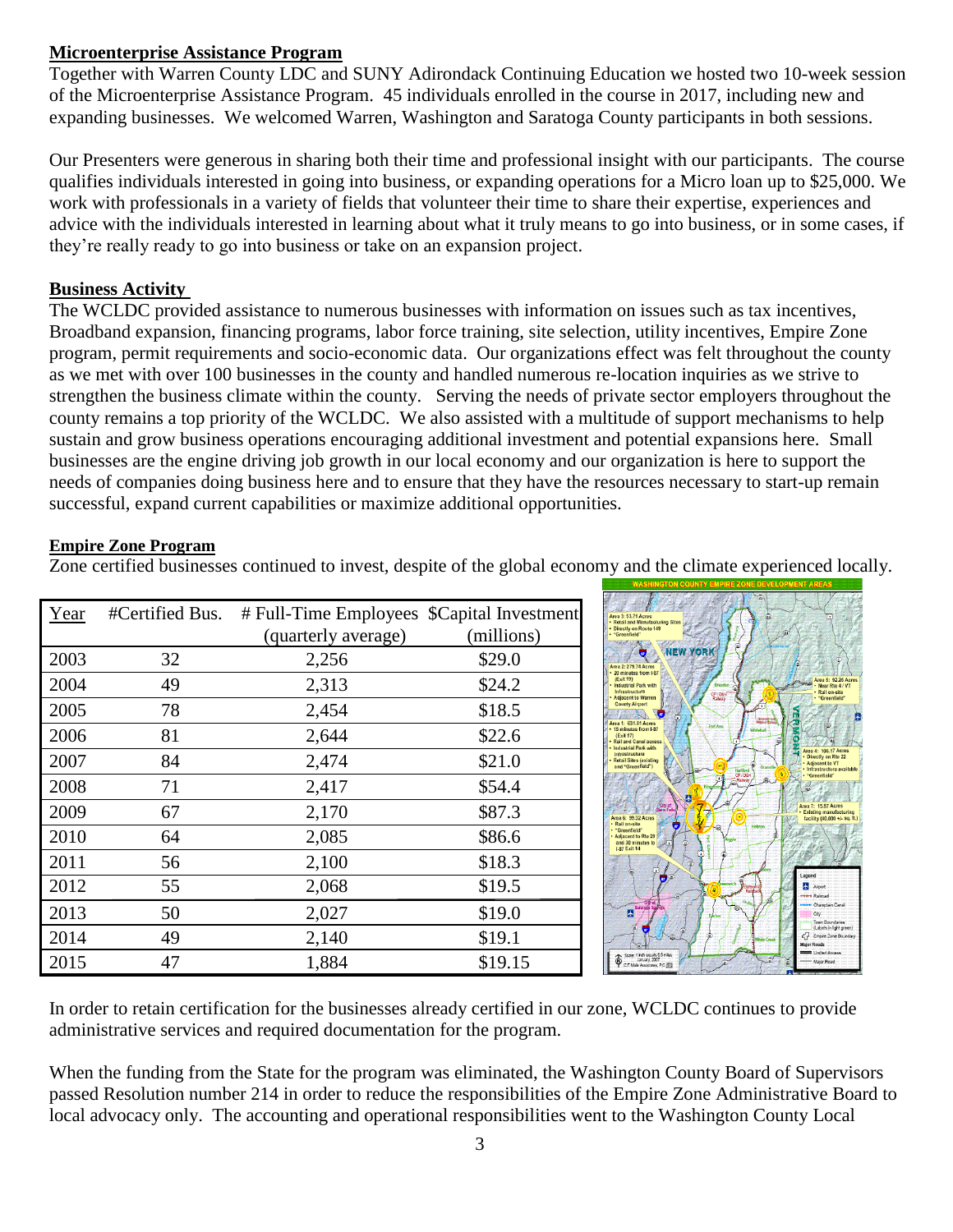Development Corporation committee's to oversee and audit as there is no funding moving forward. The remaining balance in the accounts will be used to continue the administrative and operational responsibilities of continuing the administration of the program for the existing businesses able to continue to take their tax credits.

### **Warren-Washington Airport Industrial Park**

Located on the border of Warren and Washington Counties in Northeastern New York, the Warren-Washington County IDA (WWIDA) is proud to announce that Phase II in Kingsbury, Washington County has been designated

as "shovel ready" through New York State's Shovel Ready Certification Program. The 66-acre site on County Line Road is now pre-qualified for future development as a multi-tenant business and technology park. By accomplishing Shovel Ready Certification for this site in Washington County, the potential to attract developers and/or business interest is increased substantially, and the time to complete any project is significantly reduced.

Obtaining this Shovel Ready certification for the sites in Washington County couldn't come at a better time. With the increased volume of investment interests our County is receiving, having this valuable inventory with the process streamlined is certainly an advantage when competing to secure business expansions and/or a potential business re-location. We look forward to utilizing this certification to the fullest extent. If you're looking for a world-class setting within four hours of the Canadian, Boston and New York City Markets, the Airport Industrial Park is the place to be.

An hour north of Albany NY, the Industrial Park is adjacent to Floyd Bennett Memorial Airport; offering



business customers a 5000' Primary and 4000' Secondary ILS runway, shuttle and limo services, hangar space that accommodate up to a Gulfstream IV; as well as concierge services.

Nestled between the Adirondack and Green Mountains of New York and Vermont, the Airport Industrial Park is centrally located to serve and distribute throughout the Northeast. The park offers shovel ready sites served by municipal water and sewer, natural gas, fiber optic infrastructure and 3-Phase power. Current tenant operations include high-tech, medical device manufacturing, and custom trade operations.

Add your business to the mix of successful and thriving enterprises at the Airport Industrial Park and watch growth happen.

#### ECONOMIC DEVELOPMENT INCENTIVES

- 485-b Property Tax Incentive program
- Excelsior Program
- Foreign Trade Zone
- PILOT opportunities
- Sales Tax Exemptions on new buildings and expansions
- Personalized assistance from bi-county economic development professionals
- Private/Public financing information, lending and incentive packages available.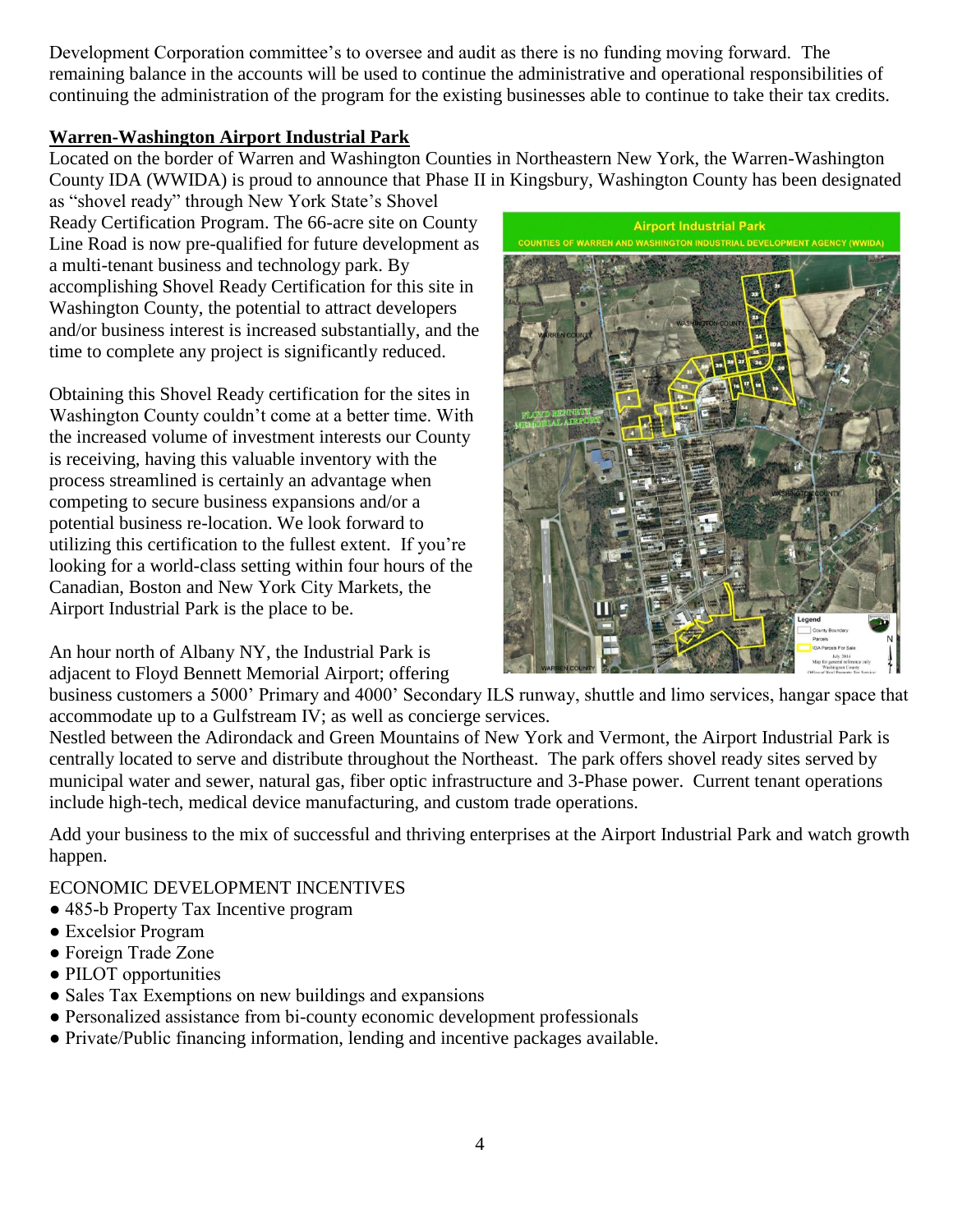### **Financial Situation**

# WASHINGTON COUNTY LOCAL DEVELOPMENT CORPORATION<br>STATEMENT OF FINACIAL POSITION<br>YEAR ENDED DECEMBER 31, 2017

|                                                   | Restricted |                             |   |                                      |    |                      |   |                |   |                      |   |              |      |            |
|---------------------------------------------------|------------|-----------------------------|---|--------------------------------------|----|----------------------|---|----------------|---|----------------------|---|--------------|------|------------|
| <b>ASSETS</b>                                     |            | Income<br>After<br>Closeout |   | Intermediary<br>Relending<br>Program |    | <b>RBEG</b><br>Grant |   | Empire<br>Zone |   | <b>CDBG</b><br>Grant |   | Unrestricted |      | Total      |
| <b>Current Assets:</b>                            |            |                             |   |                                      |    |                      |   |                |   |                      |   |              |      |            |
| Cash-Checking                                     | S          |                             | s | 70.561                               | S  | 12,891               | S | 510            | S | 35,372               | s | 678,909      | - \$ | 798.243    |
| Cash - Time Deposit                               |            |                             |   | 22,000                               |    |                      |   |                |   |                      |   | 402,419      |      | 424,419    |
| <b>Accounts Receivable</b>                        |            |                             |   |                                      |    |                      |   |                |   |                      |   | 759          |      | 759        |
| <b>Current Portion, Loans Receivable</b>          |            | 13,094                      |   | 38,137                               |    |                      |   |                |   | 13,360               |   | 470,312      |      | 534,903    |
| Current Portion, Lease Payments Receivable        |            |                             |   |                                      |    | 5,155                |   |                |   |                      |   |              |      | 5,155      |
| <b>USDA Receivable</b>                            |            |                             |   |                                      |    |                      |   |                |   |                      |   |              |      |            |
| Interest Receivable                               |            | 275                         |   | 832                                  |    |                      |   |                |   | 1,103                |   | 35.713       |      | 37,923     |
| <b>Total Current Assets</b>                       |            | 13,369                      |   | 131,530                              |    | 18,046               |   | 510            |   | 49,835               |   | 1,588,112    |      | 1,801,402  |
| <b>Other Assets:</b>                              |            |                             |   |                                      |    |                      |   |                |   |                      |   |              |      |            |
| Loans receivable, net of current portion          |            | 193,915                     |   | 188,384                              |    |                      |   |                |   | 129,634              |   | 2,563,109    |      | 3,075,042  |
| <b>Allowance for Doubtful Accounts</b>            |            | (1, 462)                    |   | (22,000)                             |    |                      |   |                |   |                      |   | (303, 342)   |      | (326, 804) |
| Lease Payments Receivable, net of current portion |            | ÷.                          |   | ÷.                                   |    | 18.042               |   | ٠              |   |                      |   |              |      | 18.042     |
|                                                   |            | 192,453                     |   | 166,384                              |    | 18,042               |   | ÷              |   | 129,634              |   | 2,259,767    |      | 2,766,280  |
| <b>Total Assets</b>                               |            | 205,822                     |   | 297,914                              |    | 36,088               |   | 510            |   | 179,469              |   | 3,847,879    |      | 4,567,682  |
| <b>LIABILITIES AND FUND EQUITY</b>                |            |                             |   |                                      |    |                      |   |                |   |                      |   |              |      |            |
| <b>Current Liabilities:</b>                       |            |                             |   |                                      |    |                      |   |                |   |                      |   |              |      |            |
| <b>Accounts Payable</b>                           |            |                             |   |                                      |    |                      |   |                |   |                      |   | 1,587        |      | 1,587      |
| Current Portion of Loan Payable                   |            |                             |   | 10,951                               |    |                      |   |                |   |                      |   |              |      | 10,951     |
| <b>Total Current Liabilities</b>                  |            |                             |   | 10.951                               |    | ÷.                   |   |                |   |                      |   | 1.587        |      | 12,538     |
| Long-Term Liabilities:                            |            |                             |   |                                      |    |                      |   |                |   |                      |   |              |      |            |
| Long Term Loan Payable, net of current portion    |            |                             |   | 116,452                              |    |                      |   |                |   |                      |   |              |      | 116,452    |
| <b>Total Long term Liabilities</b>                |            |                             |   | 116,452                              |    |                      |   |                |   |                      |   |              |      | 116,452    |
| <b>Total Liabilities</b>                          |            |                             |   | 127,403                              |    |                      |   |                |   |                      |   | 1,587        |      | 128,990    |
| <b>Fund Equity</b>                                |            | 205,822                     |   | 170,511                              |    | 36,088               |   | 510            |   | 179,469              |   | 3.846.292    |      | 4.438.692  |
|                                                   |            |                             |   |                                      |    |                      |   |                |   |                      |   |              | \$   |            |
| <b>Total Liabilities and Fund Equity</b>          |            | 205,822                     | s | 297,914                              | \$ | 36,088               | S | 510            | S | 179,469              |   | 3,847,879    | S    | 4,567,682  |

# WASHINGTON COUNTY LOCAL DEVELOPMENT CORPORATION<br>STATEMENT OF ACTIVITIES<br>YEAR ENDED DECEMBER 31, 2017

|                                               | <b>Restricted</b> |           |    |              |    |             |    |        |    |             |    |              |    |              |  |
|-----------------------------------------------|-------------------|-----------|----|--------------|----|-------------|----|--------|----|-------------|----|--------------|----|--------------|--|
|                                               |                   | Income    |    | Intermediary |    |             |    |        |    |             |    |              |    |              |  |
| <b>REVENUES</b>                               | After             |           |    | Relending    |    | <b>RBEG</b> |    | Empire |    | <b>CDBG</b> |    |              |    |              |  |
|                                               |                   | Closeout  |    | Program      |    | Grant       |    | Zone   |    | Grant       |    | Unrestricted |    | <b>Total</b> |  |
| <b>Interest on Loans</b>                      | s                 | 8,681.00  |    | \$14,780.00  | \$ |             | ፍ  |        | \$ | 9,267.00    | \$ | 140,824.00   | \$ | 173,552.00   |  |
| <b>Interest on Time Deposits</b>              |                   |           |    | 83           |    |             |    |        |    | 10          |    | 2,930        |    | 3,023        |  |
| <b>Contributions/Grants</b>                   |                   |           |    |              |    |             |    |        |    |             |    | 145,000      |    | 145,000      |  |
| <b>Origination &amp; Late Fees</b>            |                   |           |    | 200          |    |             |    |        |    | 865         |    | 20,846       |    | 21,911       |  |
| Events                                        |                   |           |    |              |    |             |    |        |    |             |    | 1,404        |    | 1,404        |  |
| <b>RBEG Grant Reimbursement</b>               |                   |           |    |              |    |             |    |        |    |             |    |              |    |              |  |
| Net assets released from Unrestricted Income  |                   | (23, 350) |    |              |    |             |    |        |    |             |    | 23,350       |    |              |  |
| <b>Total Revenues</b>                         |                   | (14, 669) |    | 15,063       |    | ۰           |    | ٠      |    | 10,142      |    | 334,354      |    | 344,890      |  |
| <b>EXPENDITURES</b>                           |                   |           |    |              |    |             |    |        |    |             |    |              |    |              |  |
| Salaries & Wages                              |                   |           |    |              |    |             |    |        |    |             |    | 60,000       |    | 60,000       |  |
| <b>Payroll Taxes</b>                          |                   |           |    |              |    |             |    |        |    |             |    | 4.752        |    | 4,752        |  |
| <b>Fringe Benefits</b>                        |                   |           |    |              |    |             |    |        |    |             |    | 20,383       |    | 20,383       |  |
| <b>Professional Fees</b>                      |                   |           |    |              |    |             |    |        |    |             |    | 20,589       |    | 20,589       |  |
| <b>Interest Expense</b>                       |                   |           |    | 1,370        |    |             |    |        |    |             |    |              |    | 1,370        |  |
| Insurance                                     |                   |           |    |              |    |             |    |        |    |             |    | 3.413        |    | 3,413        |  |
| Office Expense                                |                   |           |    |              |    |             |    |        |    |             |    | 1,643        |    | 1,643        |  |
| <b>Marketing and Advertising</b>              |                   |           |    |              |    |             |    |        |    |             |    | 5,987        |    | 5,987        |  |
| <b>Meeting Expense</b>                        |                   |           |    |              |    |             |    |        |    |             |    |              |    |              |  |
| <b>Miscellaneous</b>                          |                   |           |    |              |    |             |    |        |    |             |    | 874          |    | 874          |  |
| <b>Grant Expenses</b>                         |                   |           |    |              |    |             |    |        |    |             |    | 65,000       |    | 65,000       |  |
| Bad Debt Expense (Recovery)                   |                   | (600)     |    |              |    |             |    |        |    | ٠           |    | 292,791      |    | 292,191      |  |
| <b>Total Expenditures</b>                     |                   | (600)     |    | 1,370        |    |             |    |        |    |             |    | 475,432      |    | 476,202      |  |
| Excess (Deficit) of Revenue Over Expenditures |                   | (14,069)  |    | 13,693       |    |             |    |        |    | 10,142      |    | (141, 078)   |    | (131, 312)   |  |
| Fund Equity - Beginning of Year               | S                 | 219,891   | S  | 156,818      | \$ | 36,088      | \$ | 510    | \$ | 169,327     | S  | 3,987,370    | S. | 4,570,004    |  |
| Fund Euity - End of Year                      | \$                | 205,822   | \$ | 170,511      | \$ | 36,088      | \$ | 510    | \$ | 179,469     | \$ | 3,846,292    | \$ | 4,438,692    |  |